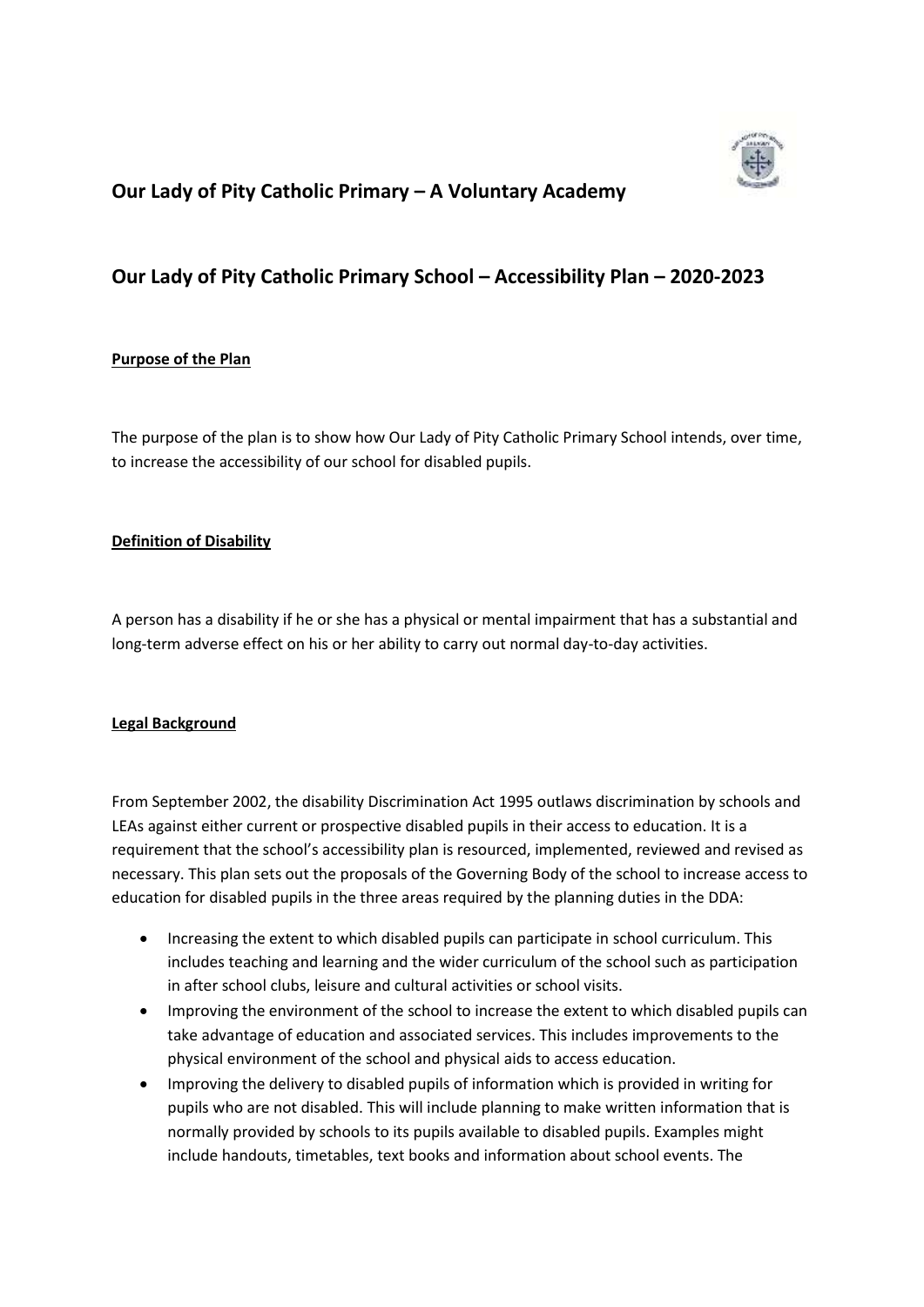information should take account of the pupils' disabilities and the preferred format of pupils and parents and be made available within a reasonable timeframe.

Our Lady of Pity Catholic Primary School aims to treat all stakeholders, including pupils, prospective pupils, staff, governors and other members of the school community favourably and, wherever possible, takes reasonable steps to avoid placing anyone at a substantial disadvantage. The school aims to work closely with disabled pupils, their families and any relevant outside agencies in order to remove or minimise any potential barriers to learning, which puts them at a disadvantage, but allows them to learn, achieve and participate fully in school life. The school is active in promoting attitudes to disabled people in the school and in planning to increase access to education for all disabled pupils. As part of the school's continued communication with parents, carers and other stakeholders we continually look at ways to improve accessibility through data collection, questionnaires and parental discussions.

## **Contextual Information**

The junior building is a two storey building and the infant building is one storey, both with extensive grounds. Both buildings have access to disabled facilities and toilets. Wheelchair access is available into both buildings. Most areas of the school grounds are accessible to wheelchair users.

#### **The Current Range of Disabilities within Our Lady of Pity School**

The school has children with a range of disabilities which include visually impaired, moderate and specific learning difficulties. When children enter school with specific disabilities, the school contacts the LA and asks for appropriate professionals, assessments, support and guidance for the school and parents. We have a number of children who have asthma, epilepsy and different types of allergies and all staff are aware of these children. Inhalers are kept in the classrooms and a record of use is noted. Epipens are stored in the school office in insulated 'medpacs' which are labelled and easy to access in emergencies. The school also has emergency inhalers and epipens. We have many trained Paediatric First Aiders who hold a current first aid certificate. All other medications are kept in a central safe and secure place which has easy access to all staff members. Administration of medicines consent forms are filled in by parents outlining the illness and amount and time of medication. All medication that is administered is recorded.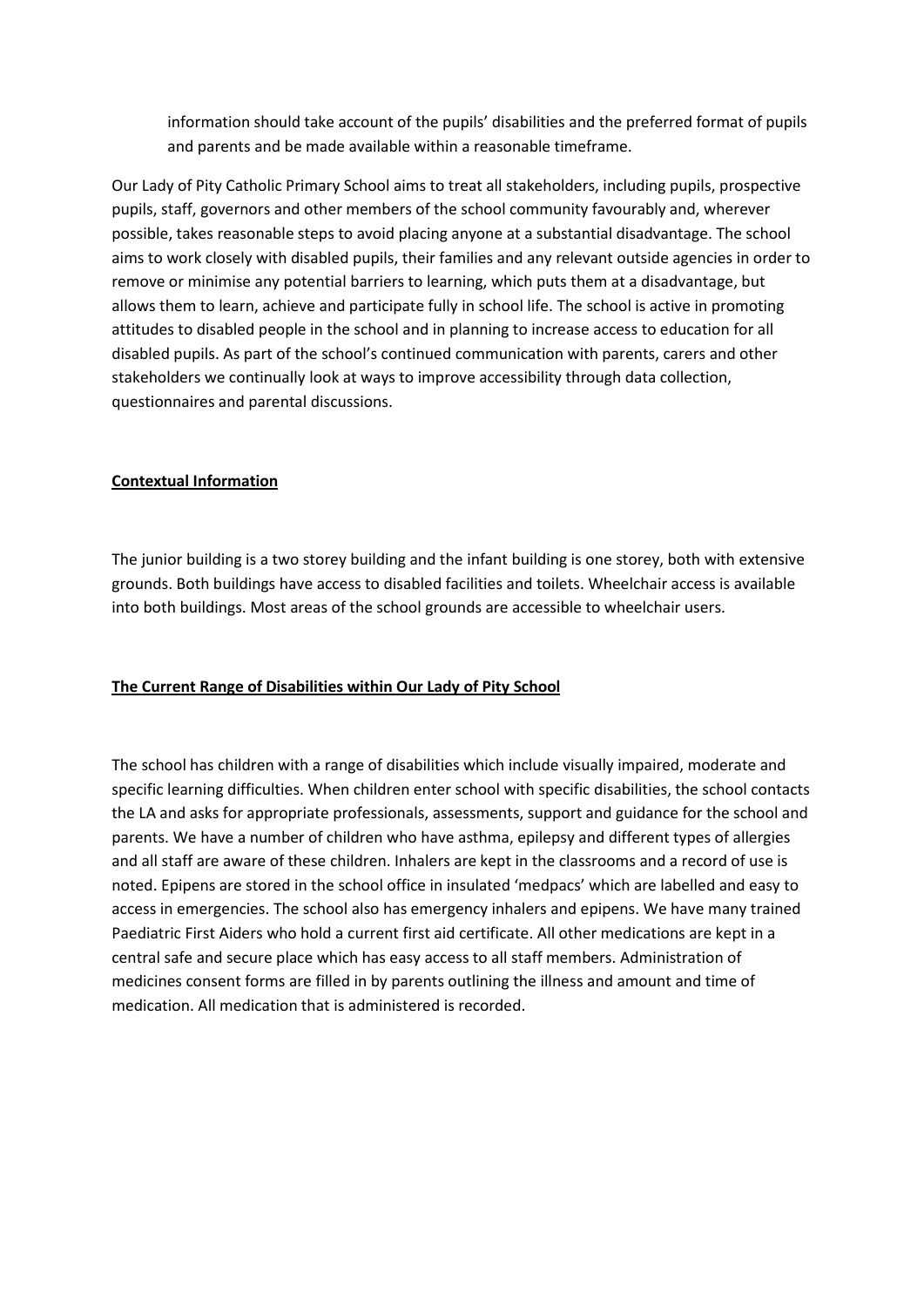| Targets/Actions                                                                                                                                                                                     | <b>Strategies</b>                                                                                                                                                                                                                                                                                                                                                                                 | Outcome                                                                                   | Timeframe                                     | Responsibility            |  |  |
|-----------------------------------------------------------------------------------------------------------------------------------------------------------------------------------------------------|---------------------------------------------------------------------------------------------------------------------------------------------------------------------------------------------------------------------------------------------------------------------------------------------------------------------------------------------------------------------------------------------------|-------------------------------------------------------------------------------------------|-----------------------------------------------|---------------------------|--|--|
| Equality & Inclusion                                                                                                                                                                                |                                                                                                                                                                                                                                                                                                                                                                                                   |                                                                                           |                                               |                           |  |  |
| To ensure that the Accessibility<br>Plan becomes an annual<br>agenda item at FGB meetings<br>and that all policies consider<br>the implications of disability<br>access.                            | <b>Clerk to Governors</b><br>to add to list for<br>FBG.                                                                                                                                                                                                                                                                                                                                           | Adherence to<br>legislation.                                                              | Annually                                      | <b>JE</b>                 |  |  |
| To improve staff awareness of<br>disability issues.                                                                                                                                                 | Continually review<br>staff training<br>needs. Provide<br>training for<br>members of the<br>school community<br>as appropriate.                                                                                                                                                                                                                                                                   | Whole-school<br>community<br>aware of<br>issues.                                          | On-going                                      | BG/CP                     |  |  |
| <b>Physical Environment</b>                                                                                                                                                                         |                                                                                                                                                                                                                                                                                                                                                                                                   |                                                                                           |                                               |                           |  |  |
| To ensure that all areas of the<br>school buildings and grounds<br>are accessible for all children<br>and adults and continue to<br>improve access to the school's<br>physical environment for all. | Audit of<br>accessibility of<br>school buildings<br>and grounds by SLT<br>and Resources<br>Governors.<br>Suggest actions<br>and implement as<br>budget allows.                                                                                                                                                                                                                                    | Modifications<br>will be made<br>to the school<br>building to<br>improve<br>access.       | Reviewed<br>each<br>summer<br>term<br>Ongoing | <b>SLT</b>                |  |  |
| Improve physical environment<br>of school environment.                                                                                                                                              | The school takes<br>account the needs<br>of pupils, staff and<br>visitors with<br>physical difficulties<br>and sensory<br>impairments when<br>planning and<br>undertaking future<br>improvements and<br>refurbishments of<br>the site and<br>premises, such as<br>improved access,<br>lighting, and colour<br>strips on staircases<br>schemes, and more<br>accessible facilities<br>and fittings. | Enabling<br>needs to be<br>met where<br>possible.                                         | As<br>needed                                  | SLT/Governors             |  |  |
| Curriculum                                                                                                                                                                                          |                                                                                                                                                                                                                                                                                                                                                                                                   |                                                                                           |                                               |                           |  |  |
| To continue to train support<br>staff to enable them to meet<br>the needs of children with a<br>range of SEND.                                                                                      | SENDCo to review<br>the needs of<br>children and<br>provide training for<br>TAs as needed.                                                                                                                                                                                                                                                                                                        | Teachers and<br>TAs are able to<br>enable all<br>children to<br>access the<br>curriculum. | On-going                                      | CP and<br><b>Teachers</b> |  |  |